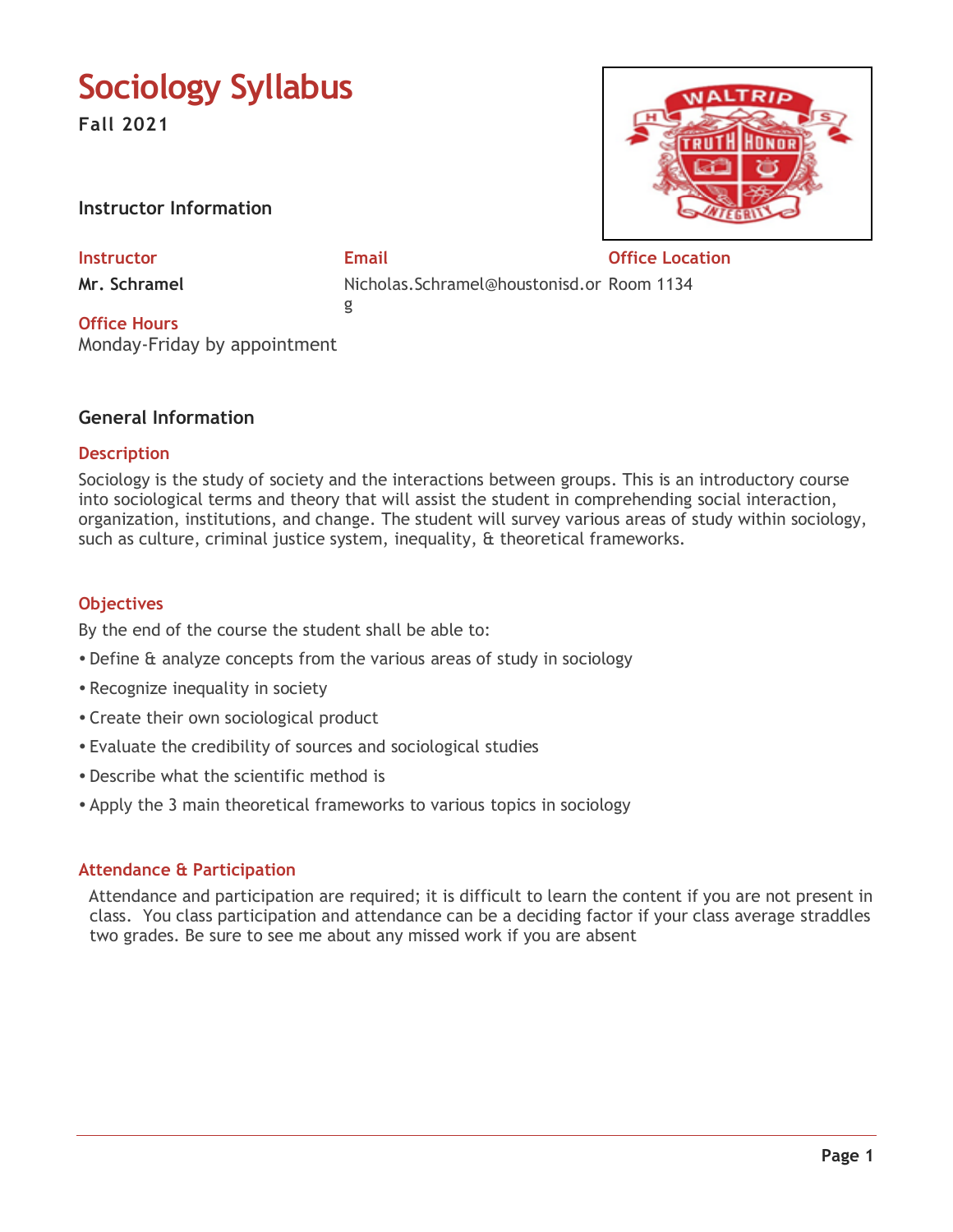## **Classroom Expectations**

- 1. Be respectful towards others
- 2. Be ready to participate in class discussion
- 3. Be receptive towards distinct thoughts
- 4. BE WHAT YOU ARE, OVER-ACHIEVING!

#### **Student Evaluation**

Class Work 30% Assessments 35% Homework 15% **Quizzes** 

20%

## **Semester Course Assignments**

- Regular Class Assignments (at least 1 per week) based on weekly content
- Quizzes based on weekly content
- 1 Project (Duration of semester)
- Participation Grade
- Content Based Assessment
- 1 Final Exam
- Extra-credit opportunities offered

## **Course Materials**

#### **Required Materials**

- Laptop
- Notebook
- The HUB
- Pencil

#### **Course Schedule**

| <b>Week</b> | Topic       | <b>Exercises</b>    |
|-------------|-------------|---------------------|
| Week 1      | Class Intro | Assignment 1/Quiz 1 |
| Week 2      | TEKS 1      | Assignment 2/Quiz 2 |